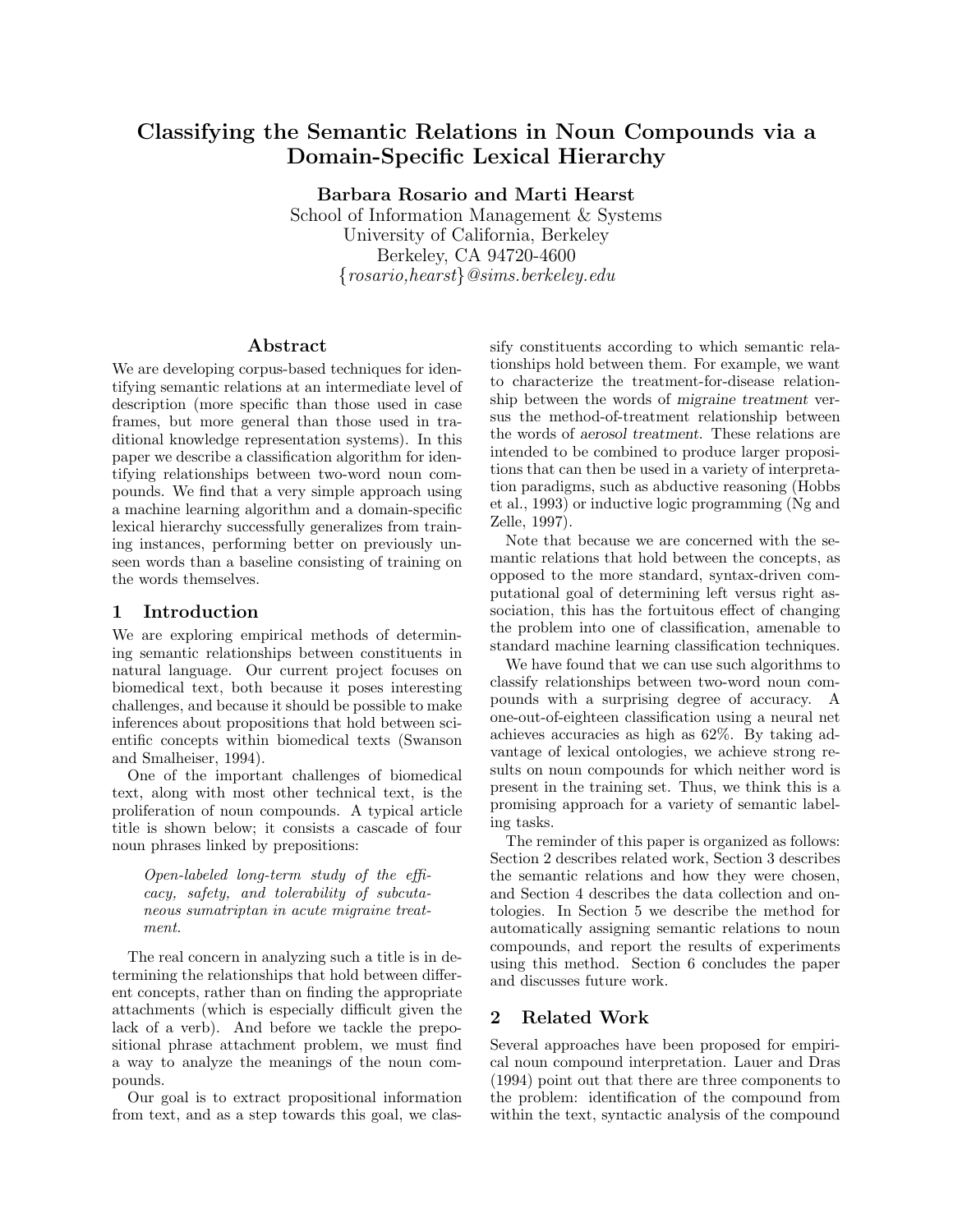(left versus right association), and the interpretation of the underlying semantics. Several researchers have tackled the syntactic analysis (Lauer, 1995; Pustejovsky et al., 1993; Liberman and Sproat, 1992), usually using a variation of the idea of finding the subconstituents elsewhere in the corpus and using those to predict how the larger compounds are structured.

We are interested in the third task, interpretation of the underlying semantics. Most related work relies on hand-written rules of one kind or another. Finin (1980) examines the problem of noun compound interpretation in detail, and constructs a complex set of rules. Vanderwende (1994) uses a sophisticated system to extract semantic information automatically from an on-line dictionary, and then manipulates a set of hand-written rules with handassigned weights to create an interpretation. Rindflesch et al. (2000) use hand-coded rule based systems to extract the factual assertions from biomedical text. Lapata (2000) classifies nominalizations according to whether the modifier is the subject or the object of the underlying verb expressed by the head noun.<sup>1</sup>

In the related sub-area of information extraction (Cardie, 1997; Riloff, 1996), the main goal is to find every instance of particular entities or events of interest. These systems use empirical techniques to learn which terms signal entities of interest, in order to fill in pre-defined templates. Our goals are more general than those of information extraction, and so this work should be helpful for that task. However, our approach will not solve issues surrounding previously unseen proper nouns, which are often important for information extraction tasks.

There have been several efforts to incorporate lexical hierarchies into statistical processing, primarily for the problem of prepositional phrase (PP) attachment. The current standard formulation is: given a verb followed by a noun and a prepositional phrase, represented by the tuple  $v, n1, p, n2$ , determine which of  $v$  or  $n1$  the PP consisting of  $p$  and  $n2$  attaches to, or is most closely associated with. Because the data is sparse, empirical methods that train on word occurrences alone (Hindle and Rooth, 1993) have been supplanted by algorithms that generalize one or both of the nouns according to classmembership measures (Resnik, 1993; Resnik and Hearst, 1993; Brill and Resnik, 1994; Li and Abe, 1998), but the statistics are computed for the particular preposition and verb.

It is not clear how to use the results of such analysis after they are found; the semantics of the relationship between the terms must still be determined. In our framework we would cast this problem as finding the relationship  $R(p, n2)$  that best characterizes the preposition and the NP that follows it, and then seeing if the categorization algorithm determines their exists any relationship  $R'(n1, R(p, n2))$ or  $R'(v, R(p, n2))$ .

The algorithms used in the related work reflect the fact that they condition probabilities on a particular verb and noun. Resnik (1993; 1995) use classes in Wordnet (Fellbaum, 1998) and a measure of conceptual association to generalize over the nouns. Brill and Resnik (1994) use Brill's transformation-based algorithm along with simple counts within a lexical hierarchy in order to generalize over individual words. Li and Abe (1998) use a minimum description length-based algorithm to find an optimal tree cut over WordNet for each classification problem, finding improvements over both lexical association (Hindle and Rooth, 1993) and conceptual association, and equaling the transformation-based results. Our approach differs from these in that we are using machine learning techniques to determine which level of the lexical hierarchy is appropriate for generalizing across nouns.

#### **3 Noun Compound Relations**

In this work we aim for a representation that is intermediate in generality between standard case roles (such as Agent, Patient, Topic, Instrument), and the specificity required for information extraction. We have created a set of relations that are sufficiently general to cover a significant number of noun compounds, but that can be domain specific enough to be useful in analysis. We want to support relationships between entities that are shown to be important in cognitive linguistics, in particular we intend to support the kinds of inferences that arise from Talmy's force dynamics (Talmy, 1985). It has been shown that relations of this kind can be combined in order to determine the "directionality" of a sentence (e.g., whether or not a politician is in favor of, or opposed to, a proposal) (Hearst, 1990). In the medical domain this translates to, for example, mapping a sentence into a representation showing that a chemical removes an entity that is blocking the passage of a fluid through a channel.

The problem remains of determining what the appropriate kinds of relations are. In theoretical linguistics, there are contradictory views regarding the semantic properties of noun compounds (NCs). Levi (1978) argues that there exists a small set of semantic relationships that NCs may imply. Downing (1977) argues that the semantics of NCs cannot be exhausted by any finite listing of relationships. Between these two extremes lies Warren's (1978) taxonomy of sixmajor semantic relations organized into

<sup>1</sup>Nominalizations are compounds whose head noun is a nominalized verb and whose modifier is either the subject or the object of the verb. We do not distinguish the NCs on the basis of their formation.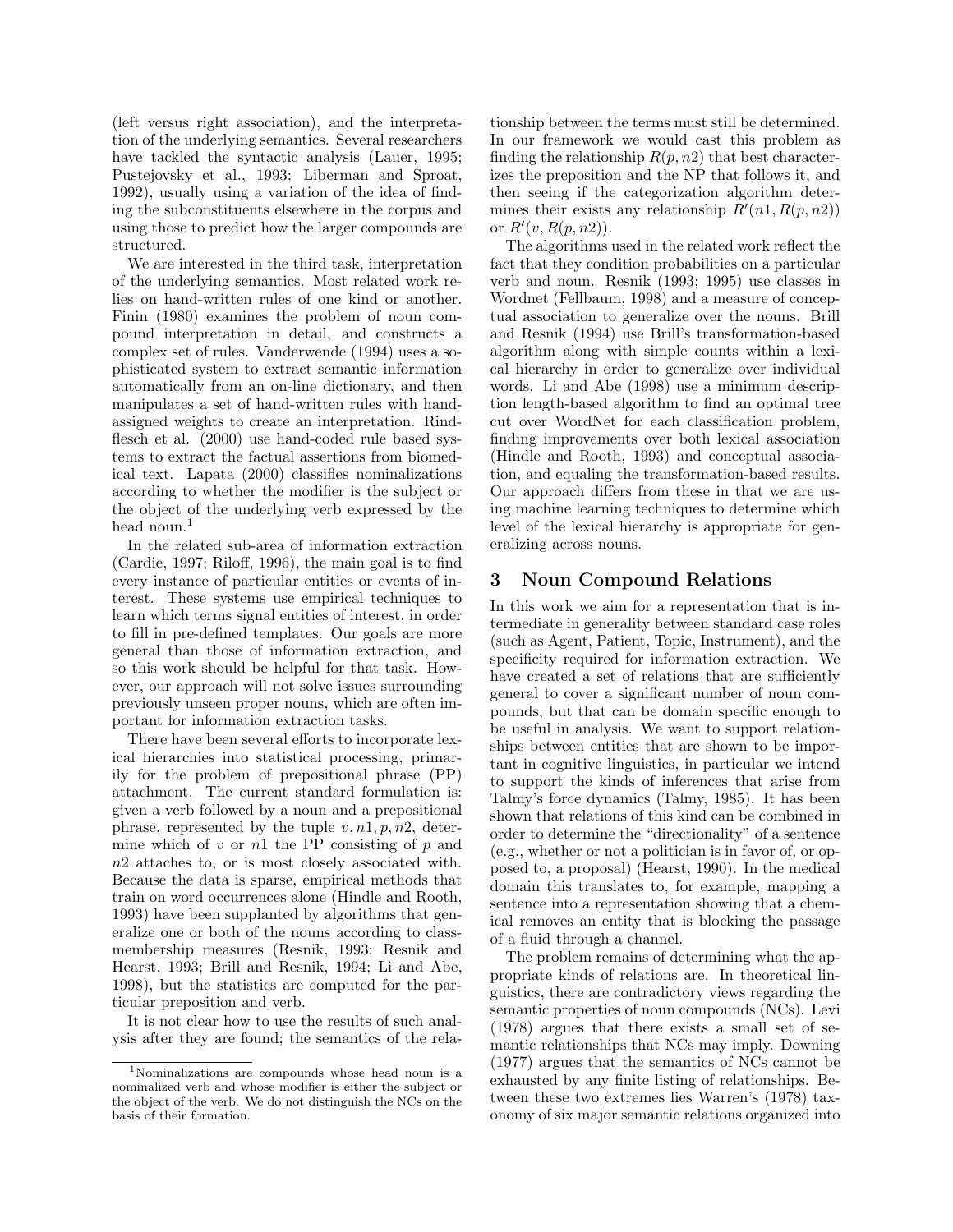a hierarchical structure.

We have identified the 38 relations shown in Table 1. We tried to produce relations that correspond to the linguistic theories such as those of Levi and Warren, but in many cases these are inappropriate. Levi's classes are too general for our purposes; for example, she collapses the "location" and "time" relationships into one single class "In" and therefore *field mouse* and *autumnal rain* belong to the same class. Warren's classification schema is much more detailed, and there is some overlap between the top levels of Warren's hierarchy and our set of relations. For example, our "Cause (2-1)" for *flu virus* corresponds to her "Causer-Result" of *hay fever*, and our "Person Afflicted" (*migraine patient*) can be thought as Warren's "Belonging-Possessor" of *gunman*. Warren differentiates some classes also on the basis of the semantics of the constituents, so that, for example, the "Time" relationship is divided up into "Time-Animate Entity" of *weekend guests* and "Time-Inanimate Entity" of *Sunday paper*. Our classification is based on the kind of relationships that hold between the constituent nouns rather than on the semantics of the head nouns.

For the automatic classification task, we used only the 18 relations (indicated in bold in Table 1) for which an adequate number of examples were found in the current collection. Many NCs were ambiguous, in that they could be described by more than one semantic relationship. In these cases, we simply multi-labeled them: for example, *cell growth* is both "Activity" and "Change", *tumor regression* is "Ending/reduction" and "Change" and *bladder dysfunction* is "Location" and "Defect". Our approach handles this kind of multi-labeled classification.

Two relation types are especially problematic. Some compounds are non-compositional or lexicalized, such as *vitamin k* and *e2 protein*; others defy classification because the nouns are subtypes of one another. This group includes *migraine headache*, *guinea pig*, and *hbv carrier*. We placed all these NCs in a catch-all category. We also included a "wrong" category containing word pairs that were incorrectly labeled as  $NCs.<sup>2</sup>$ 

The relations were found by iterative refinement based on looking at 2245 extracted compounds (described in the next section) and finding commonalities among them. Labeling was done by the authors of this paper and a biology student; the NCs were classified out of context. We expect to continue development and refinement of these relationship types, based on what ends up clearly being useful "downstream" in the analysis.

The end goal is to combine these relationships in NCs with more that two constituent nouns, like in the example *intranasal migraine treatment* of Section 1.

#### **4 Collection and Lexical Resources**

To create a collection of noun compounds, we performed searches from MedLine, which contains references and abstracts from 4300 biomedical journals. We used several query terms, intended to span across different subfields. We retained only the titles and the abstracts of the retrieved documents. On these titles and abstracts we ran a part-of-speech tagger (Cutting et al., 1991) and a program that extracts only sequences of units tagged as nouns. We extracted NCs with up to 6 constituents, but for this paper we consider only NCs with 2 constituents.

The Unified Medical Language System (UMLS) is a biomedical lexical resource produced and maintained by the National Library of Medicine (Humphreys et al., 1998). We use the MetaThesaurus component to map lexical items into unique concept IDs (CUIs).<sup>3</sup> The UMLS also has a mapping from these CUIs into the MeSH lexical hierarchy (Lowe and Barnett, 1994); we mapped the CUIs into MeSH terms. There are about 19,000 unique main terms in MeSH, as well as additional modifiers. There are 15 main subhierarchies (trees) in MeSH, each corresponding to a major branch of medical ontology. For example, tree A corresponds to Anatomy, tree B to Organisms, and so on. The longer the name of the MeSH term, the longer the path from the root and the more precise the description. For example migraine is C10.228.140.546.800.525, that is, C (a disease), C10 (Nervous System Diseases), C10.228 (Central Nervous System Diseases) and so on.

We use the MeSH hierarchy for generalization across classes of nouns; we use it instead of the other resources in the UMLS primarily because of MeSH's hierarchical structure. For these experiments, we considered only those noun compounds for which both nouns can be mapped into MeSH terms, resulting in a total of 2245 NCs.

#### **5 Method and Results**

Because we have defined noun compound relation determination as a classification problem, we can make use of standard classification algorithms. In particular, we used neural networks to classify across all relations simultaneously.

 $\rm{^2The}$  percentage of the word pairs extracted that were not true NCs was about 6%; some examples are: *treat migraine*, *ten patient*, *headache more*. We do not know, however, how many NCs we missed. The errors occurred when the wrong label was assigned by the tagger (see Section 4).

 $3$ In some cases a word maps to more than one CUI; for the work reported here we arbitrarily chose the first mapping in all cases. In future work we will explore how to make use of all of the mapped terms.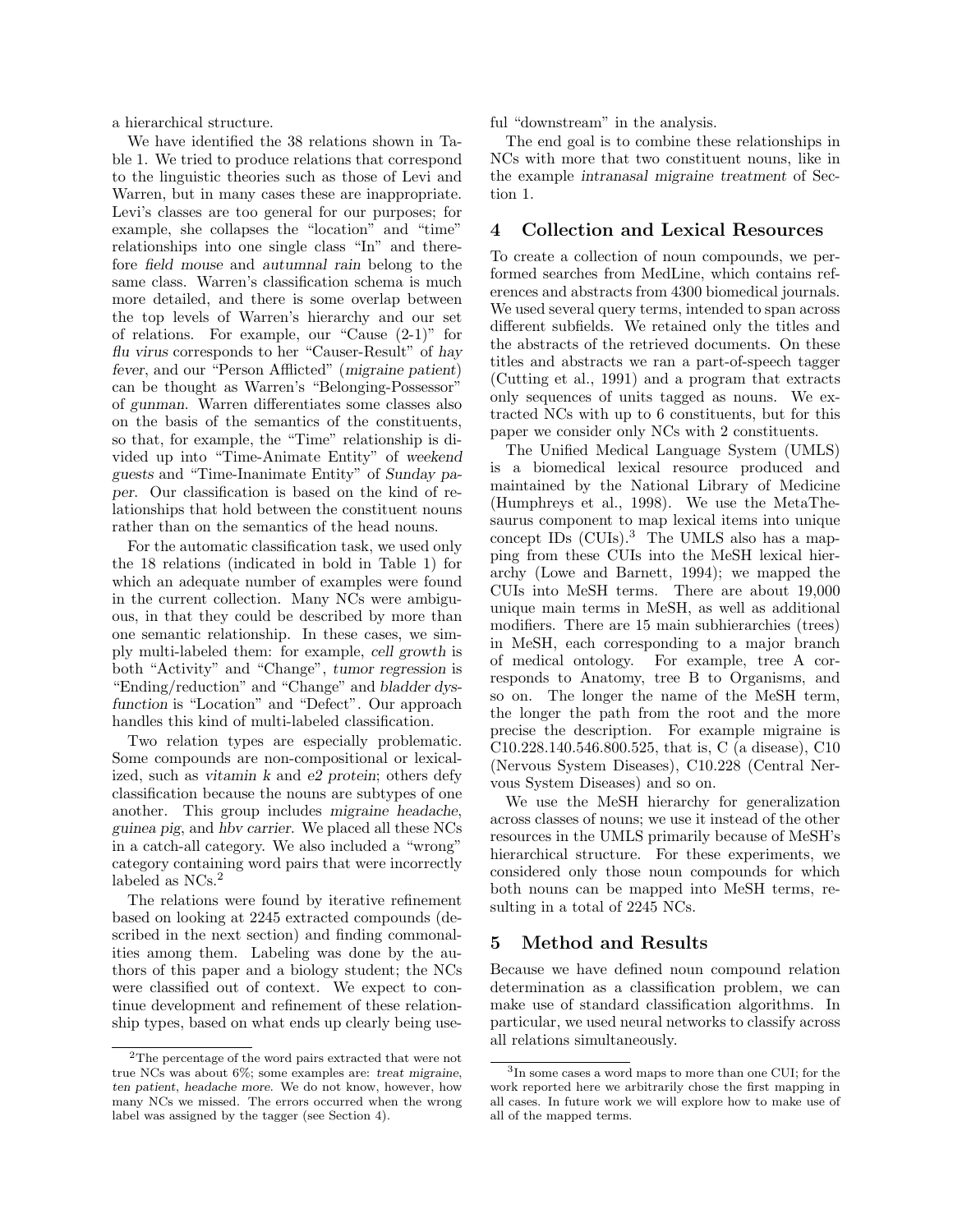| <b>Name</b>                         | $\overline{\bf N}$ | <b>Examples</b>                                                        |  |  |
|-------------------------------------|--------------------|------------------------------------------------------------------------|--|--|
| $Wrong parse (1)$                   | 109                | exhibit asthma, ten drugs, measure headache                            |  |  |
| Subtype $(4)$                       | 393                | headaches migraine, fungus candida, hbv carrier,                       |  |  |
|                                     |                    | giant cell, mexico city, t1 tumour, ht1 receptor                       |  |  |
| Activity/Physical process $(5)$     | 59                 | bile delivery, virus reproduction, bile drainage,                      |  |  |
|                                     |                    | headache activity, bowel function, tb transmission                     |  |  |
| Ending/reduction                    | $8\,$              | migraine relief, headache resolution                                   |  |  |
| Beginning of activity               | $\boldsymbol{2}$   | headache induction, headache onset                                     |  |  |
| Change                              | 26                 | papilloma growth, headache transformation,                             |  |  |
|                                     |                    | disease development, tissue reinforcement                              |  |  |
| Produces (on a genetic level) $(7)$ | 47                 | polyomavirus genome, actin mrna, cmv dna, protein gene                 |  |  |
| Cause $(1-2)$ $(20)$                | 116                | asthma hospitalizations, aids death, automobile accident               |  |  |
|                                     |                    | heat shock, university fatigue, food infection                         |  |  |
| Cause $(2-1)$                       | 18                 | flu virus, diarrhoea virus, influenza infection                        |  |  |
| Characteristic (8)                  | $\overline{33}$    | receptor hypersensitivity, cell immunity,                              |  |  |
|                                     |                    | drug toxicity, gene polymorphism, drug susceptibility                  |  |  |
| Physical property                   | $\boldsymbol{9}$   | blood pressure, artery diameter, water solubility                      |  |  |
| Defect $(27)$                       | 52                 | hormone deficiency, csf fistulas, gene mutation                        |  |  |
| Physical Make Up                    | 6                  | blood plasma, bile vomit                                               |  |  |
| Person afflicted $(15)$             | 55                 | aids patient, bmt children, headache group, polio survivors            |  |  |
| Demographic attributes              | 19                 | childhood migraine, infant colic, women migraineur                     |  |  |
| Person/center who treats            | 20                 | headache specialist, headache center, diseases physicians,             |  |  |
|                                     |                    | asthma nurse, children hospital                                        |  |  |
| Research on                         | 11                 | asthma researchers, headache study, language research                  |  |  |
| Attribute of clinical study (18)    | 77                 | headache parameter, attack study, headache interview,                  |  |  |
|                                     | 60                 | biology analyses, biology laboratory, influenza epidemiology           |  |  |
| Procedure (36)                      |                    | tumor marker, genotype diagnosis, blood culture,                       |  |  |
| Frequency/time of $(2-1)$ $(22)$    | 25                 | brain biopsy, tissue pathology<br>headache interval, attack frequency, |  |  |
|                                     |                    | football season, headache phase, influenza season                      |  |  |
| Time of $(1-2)$                     | 4                  | morning headache, hour headache, weekend migraine                      |  |  |
| Measure of $(23)$                   | 54                 | relief rate, asthma mortality, asthma morbidity,                       |  |  |
|                                     |                    | cell population, hospital survival                                     |  |  |
| Standard                            | $\overline{5}$     | headache criteria, society standard                                    |  |  |
| Instrument $(1-2)$ $(33)$           | 121                | aciclovir therapy, chloroquine treatment,                              |  |  |
|                                     |                    | laser irradiation, aerosol treatment                                   |  |  |
| Instrument $(2-1)$                  | $8\,$              | vaccine antigen, biopsy needle, medicine ginseng                       |  |  |
| Instrument $(1)$                    | 16                 | heroin use, internet use, drug utilization                             |  |  |
| Object $(35)$                       | $\overline{30}$    | bowel transplantation, kidney transplant, drug delivery                |  |  |
| Misuse                              | 11                 | drug abuse, acetaminophen overdose, ergotamine abuser                  |  |  |
| Subject                             | $18\,$             | headache presentation, glucose metabolism, heat transfer               |  |  |
| Purpose $(14)$                      | 61                 | headache drugs, hiv medications, voice therapy,                        |  |  |
|                                     |                    | influenza treatment, polio vaccine                                     |  |  |
| Topic $(40)$                        | 38                 | time visualization, headache questionnaire, tobacco history,           |  |  |
|                                     |                    | vaccination registries, health education, pharmacy database            |  |  |
| Location $(21)$                     | 145                | brain artery, tract calculi, liver cell, hospital beds                 |  |  |
| Modal                               | 14                 | emergency surgery, trauma method                                       |  |  |
| Material $(39)$                     | 28                 | formaldehyde vapor, aloe gel, gelatin powder, latex glove,             |  |  |
| <b>Bind</b>                         | $\overline{4}$     | receptor ligand, carbohydrate ligand                                   |  |  |
| Activator $(1-2)$                   | 6                  | acetylcholine receptor, pain signals                                   |  |  |
| Activator $(2-1)$                   | $\overline{4}$     | headache trigger, headache precipitant                                 |  |  |
| Inhibitor                           | 11                 | adrenoreceptor blockers, influenza prevention                          |  |  |
| Defect in Location $(21 27)$        | 157                | lung abscess, artery aneurysm, brain disorder                          |  |  |

Table 1: The semantic relations defined via iterative refinement over a set of noun compounds. The relations shown in boldface are those used in the experiments reported on here. Relation ID numbers are shown in parentheses by the relation names. The second column shows the number of labeled examples for each class; the last row shows a class consisting of compounds that exhibit more than one relation. The notation (1-2) and (2-1) indicates the directionality of the relations. For example, Cause (1-2) indicates that the first noun causes the second, and Cause (2-1) indicates the converse.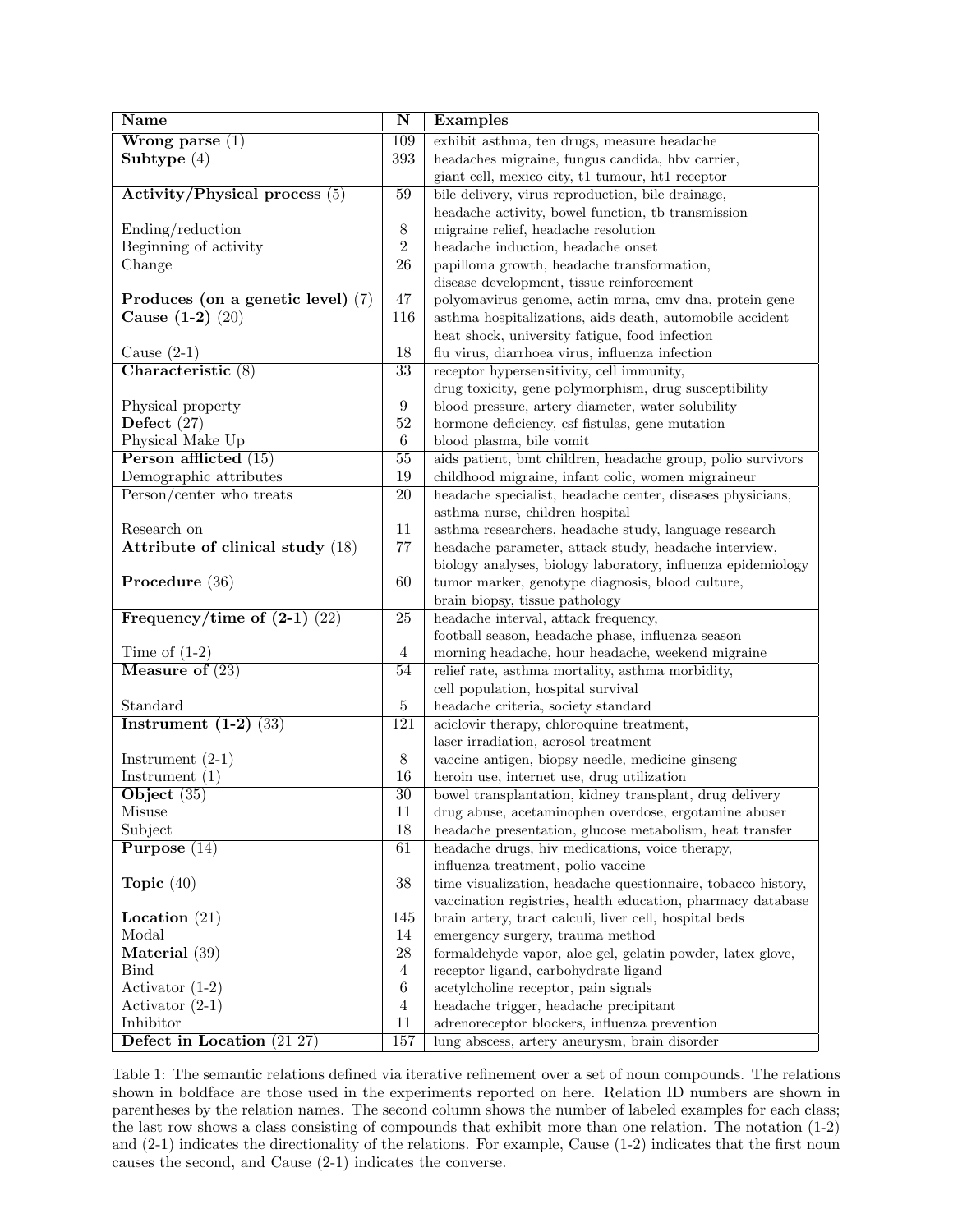|                         | flu vaccination                   |
|-------------------------|-----------------------------------|
| Model $2 \perp D$ 4 G 3 |                                   |
|                         | Model 3   D 4 808 G 3 770         |
|                         | Model 4 D 4 808 54 G 3 770        |
| Model 5                 | D 4 808 54 79 G 3 770 670         |
| Model 6                 | D 4 808 54 79 429 G 3 770 670 310 |

Table 2: Different lengths of the MeSH descriptors for the different models

| Model          | <b>Feature Vector</b> |
|----------------|-----------------------|
| $\overline{2}$ | 42                    |
| 3              | 315                   |
| 4              | 687                   |
| 5              | 950                   |
| 6              | 1111                  |
| Lexical        | 1184                  |

Table 3: Length of the feature vectors for different models.

We ran the experiments creating models that used different levels of the MeSH hierarchy. For example, for the NC *flu vaccination*, *flu* maps to the MeSH term D4.808.54.79.429.154.349 and *vaccination* to G3.770.670.310.890. *Flu vaccination* for Model 4 would be represented by a vector consisting of the concatenation of the two descriptors showing only the first four levels: D4.808.54.79 G3.770.670.310 (see Table 2). When a word maps to a general MeSH term (like treatment, Y11) zeros are appended to the end of the descriptor to stand in place of the missing values (so, for example, treatment in Model 3 is Y 11 0, and in Model 4 is Y 11 0 0, etc.).

The numbers in the MeSH descriptors are categorical values; we represented them with indicator variables. That is, for each variable we calculated the number of possible categories  $c$  and then represented an observation of the variable as a sequence of c binary variables in which one binary variable was one and the remaining  $c - 1$  binary variables were zero.

We also used a representation in which the words themselves were used as categorical input variables (we call this representation "lexical"). For this collection of NCs there were 1184 unique nouns and therefore the feature vector for each noun had 1184 components. In Table 3 we report the length of the feature vectors for one noun for each model. The entire NC was described by concatenating the feature vectors for the two nouns in sequence.

The NCs represented in this fashion were used as input to a neural network. We used a feed-forward network trained with conjugate gradient descent.

| Model            | Acc1 | Acc2 | Acc3 |
|------------------|------|------|------|
| Lexical: Log Reg | 0.31 | 0.58 | 0.62 |
| Lexical: NN      | 0.62 | 0.73 | 0.78 |
| 2                | 0.52 | 0.65 | 0.72 |
| 3                | 0.58 | 0.70 | 0.76 |
| 4                | 0.60 | 0.70 | 0.76 |
| 5                | 0.60 | 0.72 | 0.78 |
|                  | 0.61 | 0.71 | 0.76 |

Table 4: Test accuracy for each model, where the model number corresponds to the level of the MeSH hierarchy used for classification. Lexical NN is Neural Network on Lexical and Lexical: Log Reg is Logistic Regression on NN. Acc1 refers to how often the correct relation is the top-scoring relation, Acc2 refers to how often the correct relation is one of the top two according to the neural net, and so on. Guessing would yield a result of 0.077.

The network had one hidden layer, in which a hyperbolic tangent function was used, and an output layer representing the 18 relations. A logistic sigmoid function was used in the output layer to map the outputs into the interval  $(0, 1)$ .

The number of units of the output layer was the number of relations (18) and therefore fixed. The network was trained for several choices of numbers of hidden units; we chose the best-performing networks based on training set error for each of the models. We subsequently tested these networks on held-out testing data.

We compared the results with a baseline in which logistic regression was used on the lexical features. Given the indicator variable representation of these features, this logistic regression essentially forms a table of log-odds for each lexical item. We also compared to a method in which the lexical indicator variables were used as input to a neural network. This approach is of interest to see to what extent, if any, the MeSH-based features affect performance. Note also that this lexical neural-network approach is feasible in this setting because the number of unique words is limited (1184) – such an approach would not scale to larger problems.

In Table 4 and in Figure 1 we report the results from these experiments. Neural network using lexical features only yields 62% accuracy on average across all 18 relations. A neural net trained on Model 6 using the MeSH terms to represent the nouns yields an accuracy of 61% on average across all 18 relations. Note that reasonable performance is also obtained for Model 2, which is a much more general representation. Table 4 shows that both methods achieve up to 78% accuracy at including the correct relation among the top three hypothesized.

Multi-class classification is a difficult problem (Vapnik, 1998). In this problem, a baseline in which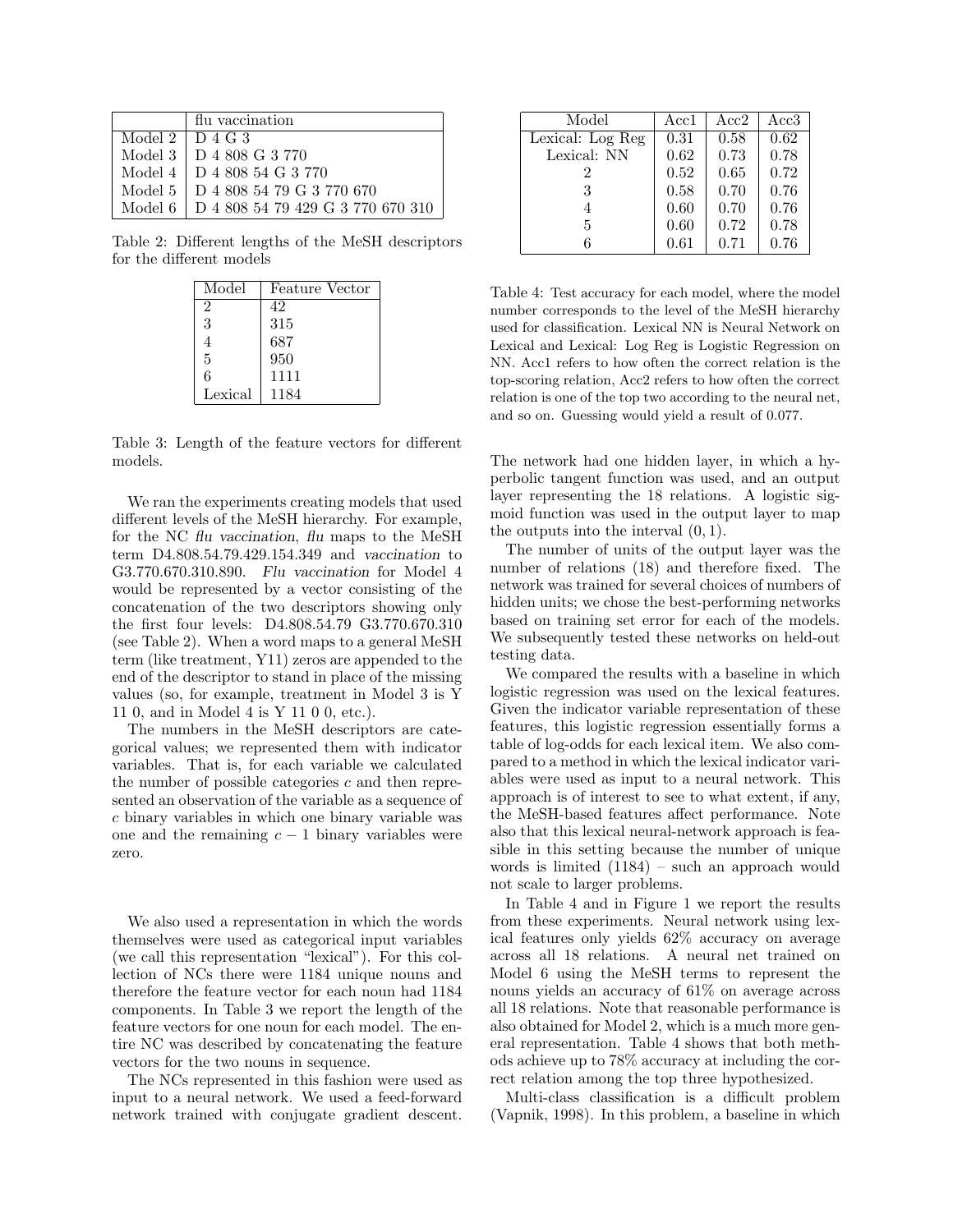

Figure 1: Accuracies on the test sets for all the models. The dotted line at the bottom is the accuracy of guessing (the inverse of the number of classes). The dash-dot line above this is the accuracy of logistic regression on the lexical data. The solid line with asterisks is the accuracy of our representation, when only the maximum output value from the network is considered. The solid line with circles if the accuracy of getting the right answer within the two largest output values from the neural network and the last solid line with diamonds is the accuracy of getting the right answer within the first three outputs from the network. The three flat dashed lines are the corresponding performances of the neural network on lexical inputs.

the algorithm guesses yields about 5% accuracy. We see that our method is a significant improvement over the tabular logistic-regression-based approach, which yields an accuracy of only 31 percent. Additionally, despite the significant reduction in raw information content as compared to the lexical representation, the MeSH-based neural network performs as well as the lexical-based neural network. (And we again stress that the lexical-based neural network is not a viable option for larger domains.)

Figure 2 shows the results for each relation. MeSH-based generalization does better on some relations (for example 14 and 15) and Lexical on others (7, 22). It turns out that the test set for relationship 7 ("Produces on a genetic level") is dominated by NCs containing the words *alleles* and *mrna* and that *all* the NCs in the training set containing these words are assigned relation label 7. A similar situation is seen for relation 22, "Time $(2-1)$ ". In the test set examples the second noun is either *recurrence*, *season* or *time*. In the training set, these nouns appear *only* in NCs that have been labeled as belonging to relation 22.

On the other hand, if we look at relations 14 and 15, we find a wider range of words, and in some cases



Figure 2: Accuracies for each class. The numbers at the bottom refer to the class numbers in Table 1. Note the very high accuracy for the "mixed" relationship 20-27 (last bar on the right).

the words in the test set are not present in the training set. In relationship 14 ("Purpose"), for example, *vaccine* appears 6 times in the test set (e.g., *varicella vaccine*). In the training set, NCs with *vaccine* in it have also been classified as "Instrument" (*antigen vaccine, polysaccharide vaccine*), as "Object" (*vaccine development*), as "Subtype of" (*opv vaccine*) and as "Wrong" (*vaccines using*). Other words in the test set for 14 are *varicella* which is present in the trainig set only in *varicella serology* labeled as "Attribute of clinical study", *drainage* which is in the training set only as "Location" (*gallbladder drainage* and *tract drainage*) and "Activity" (*bile drainage*). Other test set words such as *immunisation* and *carcinogen* do not appear in the training set at all.

In other words, it seems that the MeSHk-based categorization does better when generalization is required. Additionally, this data set is "dense" in the sense that very few testing words are not present in the training data. This is of course an unrealistic situation and we wanted to test the robustness of the method in a more realistic setting. The results reported in Table 4 and in Figure 1 were obtained splitting the data into 50% training and 50% testing for each relation and we had a total of 855 training points and 805 test points. Of these, only 75 examples in the testing set consisted of NCs in which both words were not present in the training set.

We decided to test the robustness of the MeSHbased model versus the lexical model in the case of unseen words; we are also interested in seeing the relative importance of the first versus the second noun. Therefore, we split the data into 5% training (73 data points) and 95% testing (1587 data points)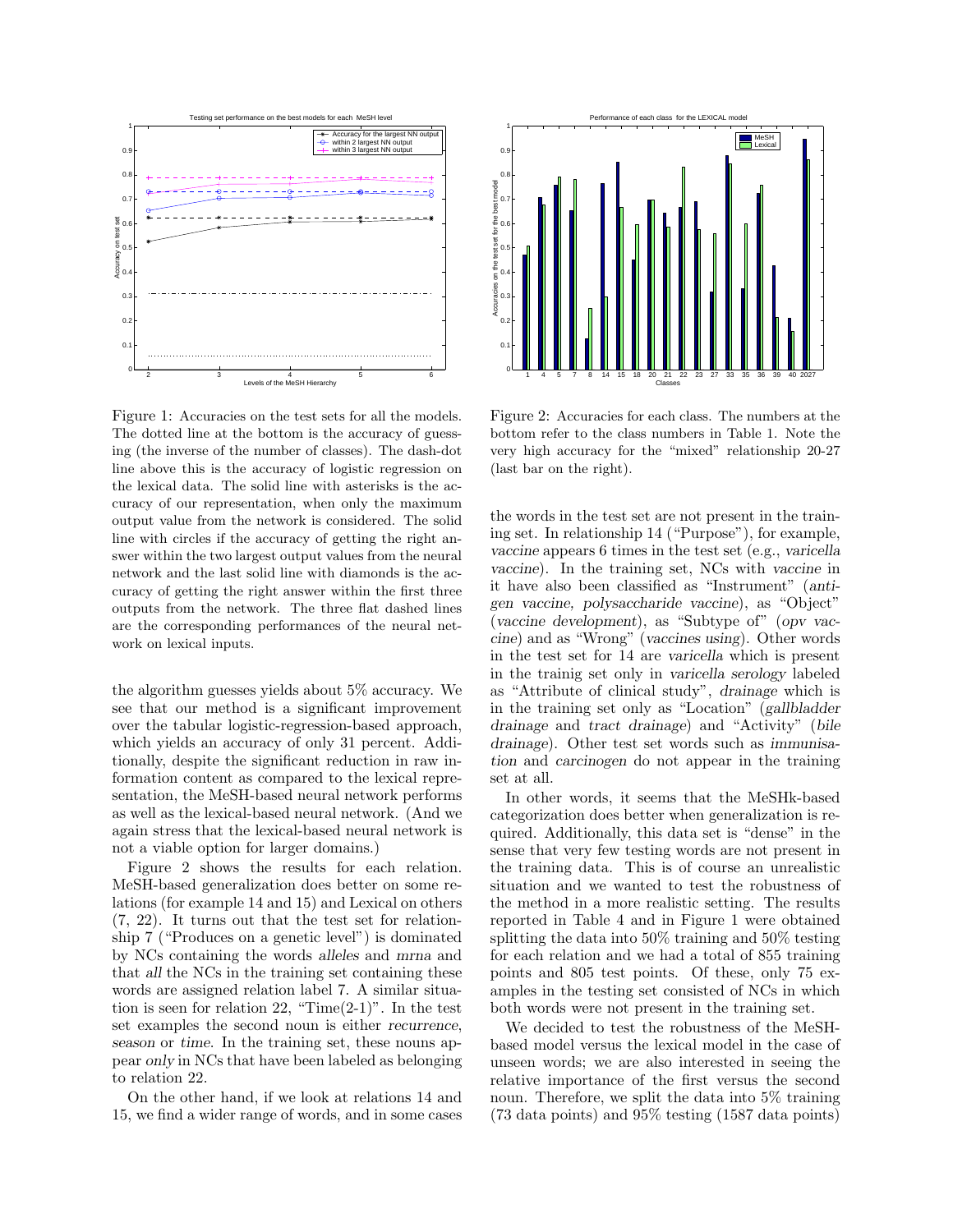| Model       | All test |      | ')   |      |      |
|-------------|----------|------|------|------|------|
| Lexical: NN | 0.23     | 0.54 | 0.14 | 0.33 | 0.08 |
|             | 0.44     | 0.62 | 0.25 | 0.53 | 0.38 |
| 3           | 0.41     | 0.62 | 0.18 | 0.47 | 0.35 |
| 4           | 0.42     | 0.58 | 0.26 | 0.39 | 0.38 |
| 5           | 0.46     | 0.64 | 0.28 | 0.54 | 0.40 |
|             | 0.44     | 0.64 | 0.25 | 0.50 | 0.39 |

Table 5: Test accuracy for the four sub-partitions of the test set.

and partitioned the testing set into 4 subsets as follows (the numbers in parentheses are the numbers of points for each case):

- Case 1: NCs for which the first noun was not present in the training set (424)
- Case 2: NCs for which the second noun was not present in the training set (252)
- Case 3: NCs for which both nouns were present in the training set (101)
- Case 4: NCs for which both nouns were not present in the training set (810).

Table 5 and Figures 3 and 4 present the accuracies for these test set partitions. Figure 3 shows that the MeSH-based models are more robust than the lexical when the number of unseen words is high and when the size of training set is (very) small. In this more realistic situation, the MeSH models are able to generalize over previously unseen words. For unseen words, lexical reduces to guessing.<sup>4</sup>

Figure 4 shows the accuracy for the MeSH basedmodel for the the four cases of Table 5. It is interesting to note that the accuracy for Case 1 (first noun not present in the training set) is much higher than the accuracy for Case 2 (second noun not present in the training set). This seems to indicate that the second noun is more important for the classification that the first one.

## **6 Conclusions**

We have presented a simple approach to corpusbased assignment of semantic relations for noun compounds. The main idea is to define a set of relations that can hold between the terms and use standard machine learning techniques and a lexical hierarchy to generalize from training instances to new examples. The initial results are quite promising.

In this task of multi-class classification (with 18 classes) we achieved an accuracy of about 60%. These results can be compared with Vanderwende



Figure 3: The unbroken lines represent the MeSH models accuracies (for the entire test set and for case 4) and the dashed lines represent the corresponding lexical accuracies. The accuracies are smaller than the previous case of Table 4 because the training set is much smaller, but the point of interest is the difference in the performance of MeSH vs. lexical in this more difficult setting. Note that lexical for case 4 reduces to random guessing.



Figure 4: Accuracy for the MeSH based-model for the the four cases. All these curves refer to the case of getting exactly the right answer. Note the difference in performance between case 1 (first noun not present in the training set) and case 2 (second noun not present in training set).

(1994) who reports an accuracy of 52% with 13 classes and Lapata (2000) whose algorithm achieves about 80% accuracy for a much simpler binary classification.

We have shown that a class-based representation performes as well as a lexical-based model despite the reduction of raw information content and de-

<sup>4</sup>Note that for unseen words, the baseline lexical-based logistic regression approach, which essentially builds a tabular representation of the log-odds for each class, also reduces to random guessing.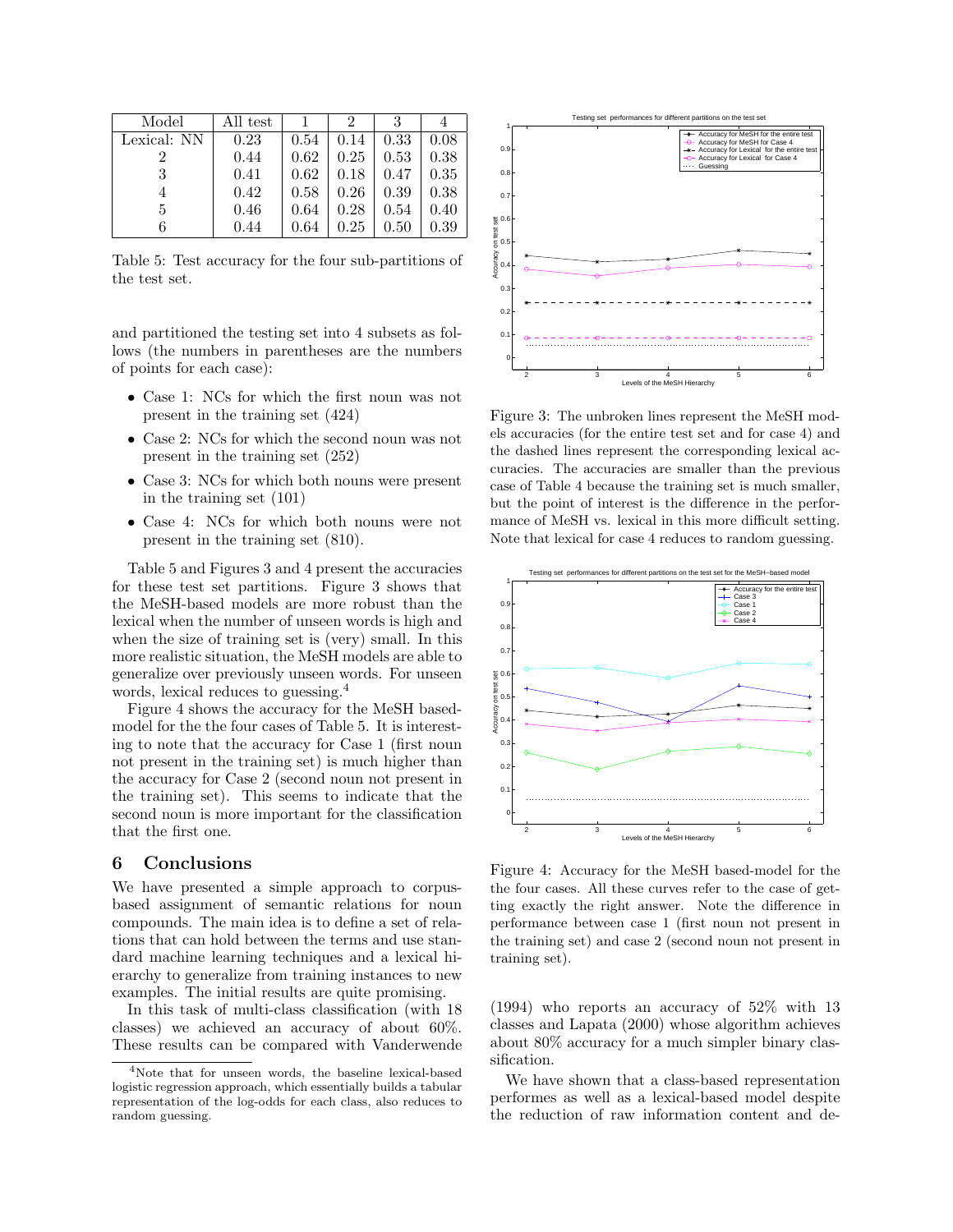spite a somewhat errorful mapping from terms to concepts. We have also shown that representing the nouns of the compound by a very general representation (Model 2) achieves a reasonable performance of aout 52% accuracy on average. This is particularly important in the case of larger collections with a much bigger number of unique words for which the lexical-based model is not a viable option. Our results seem to indicate that we do not lose much in terms of accuracy using the more compact MeSH representation.

We have also shown how MeSH-besed models out perform a lexical-based approach when the number of training points is small and when the test set consists of words unseen in the training data. This indicates that the MeSH models can generalize successfully over unseen words. Our approach handles "mixed-class" relations naturally. For the mixed class Defect in Location, the algorithm achieved an accuracy around 95% for both "Defect" and "Location" simultaneously. Our results also indicate that the second noun (the head) is more important in determining the relationships than the first one.

In future we plan to train the algorithm to allow different levels for each noun in the compound. We also plan to compare the results to the tree cut algorithm reported in (Li and Abe, 1998), which allows different levels to be identified for different subtrees. We also plan to tackle the problem of noun compounds containing more than two terms.

#### **Acknowledgments**

We would like to thank Nu Lai for help with the classification of the noun compound relations. This work was supported in part by NSF award number IIS-9817353.

#### **References**

- Eric Brill and Philip Resnik. 1994. A rule-based approach to prepositional phrase attachment disamibuation. In Proceedings of COLING-94.
- Claire Cardie. 1997. Empirical methods in information extraction. AI Magazine, 18(4).
- Douglass R. Cutting, Julian Kupiec, Jan O. Pedersen, and Penelope Sibun. 1991. A practical partof-speech tagger. In The 3rd Conference on Applied Natural Language Processing, Trento, Italy.
- P. Downing. 1977. On the creation and use of english compound nouns. Language, (53):810–842.
- Christiane Fellbaum, editor. 1998. WordNet: An Electronic Lexical Database. MIT Press.

Timothy W. Finin. 1980. The Semantic Interpreta-

tion of Compound Nominals. Ph.d. dissertation, University of Illinois, Urbana, Illinois.

- Marti A. Hearst. 1990. A hybrid approach to restricted text interpretation. In Paul S. Jacobs, editor, Text-Based Intelligent Systems: Current Research in Text Analysis, Information Extraction, and Retrieval, pages 38–43. GE Research & Development Center, TR 90CRD198.
- Donald Hindle and Mats Rooth. 1993. Structual ambiguity and lexical relations. Computational Linguistics, 19(1).
- Jerry R. Hobbs, Mark Stickel, Douglas Appelt, and Paul Martin. 1993. Interpretation as abduction. Artificial Intelligence, 63(1-2).
- L. Humphreys, D.A.B. Lindberg, H.M. Schoolman, and G. O. Barnett. 1998. The unified medical language system: An informatics research collaboration. Journal of the American Medical Informatics Assocation, 5(1):1–13.
- Maria Lapata. 2000. The automatic interpretation of nominalizations. In AAAI Proceedings.
- Mark Lauer and Mark Dras. 1994. A probabilistic model of compound nouns. In Proceedings of the 7th Australian Joint Conference on AI.
- Mark Lauer. 1995. Corpus statistics meet the compound noun. In Proceedings of the 33rd Meeting of the Association for Computational Linguistics, June.
- Judith Levi. 1978. The Syntax and Semantics of Complex Nominals. Academic Press, New York.
- Hang Li and Naoki Abe. 1998. Generalizing case frames using a thesaurus and the MDI principle. Computational Linguistics, 24(2):217–244.
- Mark Liberman and Richard Sproat. 1992. The stress and structure of modified noun phrases in english. In I.l Sag and A. Szabolsci, editors, Lexical Matters. CSLI Lecture Notes No. 24, University of Chicago Press.
- Henry J. Lowe and G. Octo Barnett. 1994. Understanding and using the medical subject headings (MeSH) vocabulary to perform literature searches. Journal of the American Medical Assocation (JAMA), 271(4):1103–1108.
- Hwee Tou Ng and John Zelle. 1997. Corpus-based approaches to semantic interpretation in natural language processing. AI Magazine, 18(4).
- James Pustejovsky, Sabine Bergler, and Peter Anick. 1993. Lexical semantic techniques for corpus analysis. Computational Linguistics, 19(2).
- Philip Resnik and Marti A. Hearst. 1993. Structural ambiguity and conceptual relations. In Proceedings of the ACL Workshop on Very Large Corpora, Columbus, OH.
- Philip Resnik. 1993. Selection and Information: A Class-Based Approach to Lexical Relationships. Ph.D. thesis, University of Pennsylvania, Decem-